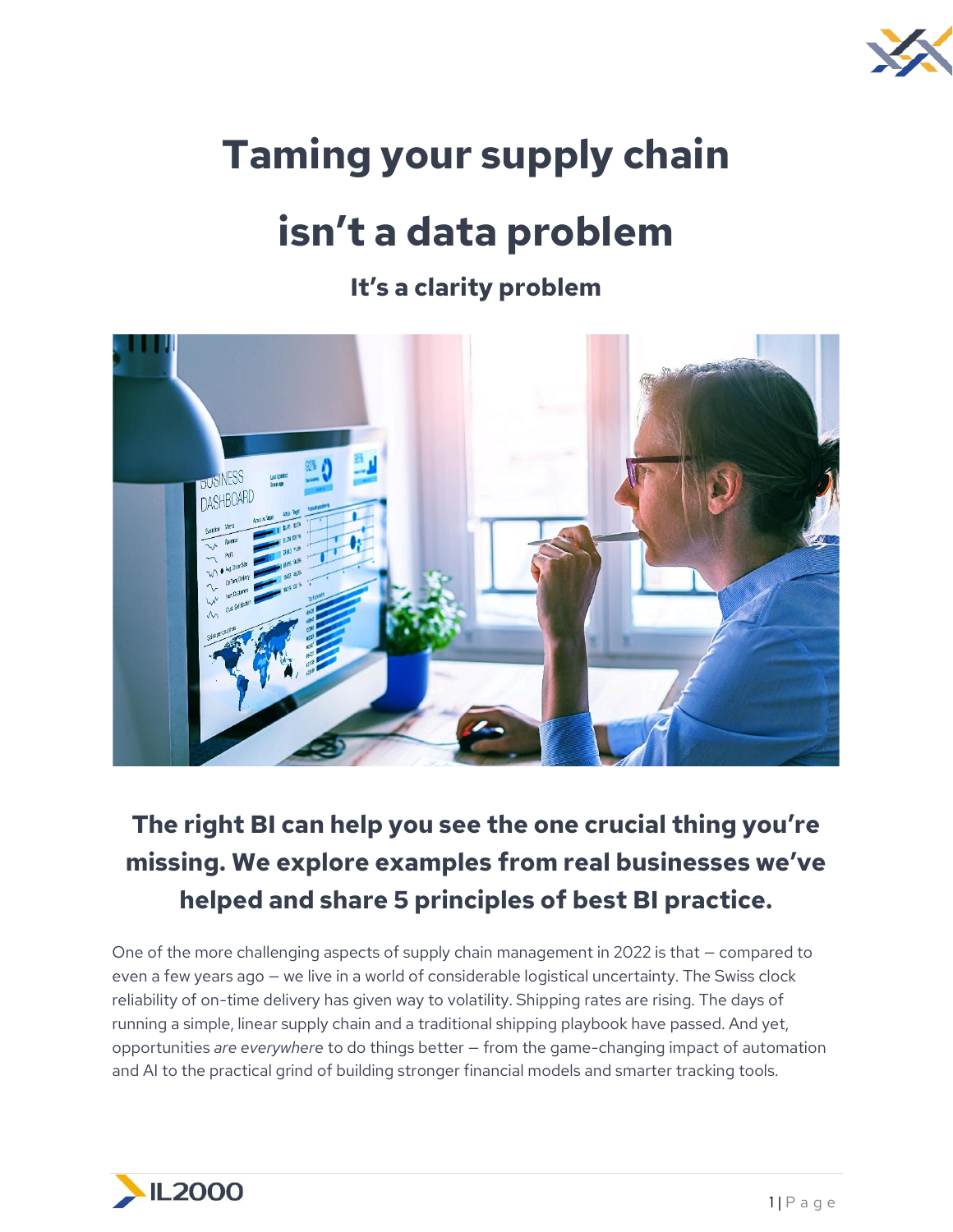

For better or worse, we're doing business in interesting logistical times. Writing for HBR, a CEO voted as one of the top leaders of small and medium companies in 2021 had this to say about managing a company through uncertainty: *"One of the most important business lessons is also the simplest: success is often the result of making more good decisions than bad ones over time. The question is how to do that."*

The question is, indeed, how to do that… And here, of course, the freight train of successful intention hits the cement mixer of an uncertain and unpredictable future.

In this white paper, using real examples, we look at supply chain decision-making clarity: What it is, where it comes from, and how business intelligence forms a vital bridge between data and smart decision-making. But let's start with a simpler question of why, and the horns of a decision-making dilemma.

# **The clarity dilemma and the tyranny of time**

So why *is* it so hard to make clear, objective decisions? Even if you have spreadsheets. Even if you read all the things you should read and talk to all the people you should consult. Of course, most people running a supply chain understand that information and data deliver clarity. We comprehend implicitly that quantifiable, objective analysis begins with numbers. So why not just use spreadsheets to make *every* important business decision? Especially when it comes to something so metric-driven as a supply chain?

The problem is that finding clarity with data takes *time.* Real time. And time is a luxury you don't necessarily have.

In a recent [survey conducted by](https://bi-survey.com/business-decisions-gut-feel) [BI-survey.com,](http://bi-survey.com/) almost 60% of participating managers estimated that over half their business decisions were not based on objective data. While there are a few causes, the most cited reason is depressingly simple: a lack of time.

So we find shortcuts and fallbacks:

- **Gut instinct:** In the pursuit of clarity, a lot of decision-makers lean on gut instinct for quickfire supply chain decision-making. One significant problem with gut instinct is that this approach is blind to what's coming next. It brings to mind the story of [the inductivist turkey,](https://www.timeneye.com/blog/inductivist-turkey-thanksgiving-experience-time-tracking/) the tale of an ill-fated (yet delicious) bird who used a gut instinct analysis to gauge his prospects of survival. He concluded that the farmer's ax was used exclusively for chopping down trees — a theory that proved extremely accurate right up until Thanksgiving morning.
- **Memory:** Here it's a simple matter of our human biology often failing us. Our recollection of events is inherently unreliable. According to the American Psychological Association, our decisions are often compromised by "[flashbulb memory](https://dictionary.apa.org/flashbulb-memory)" — a phenomenon where

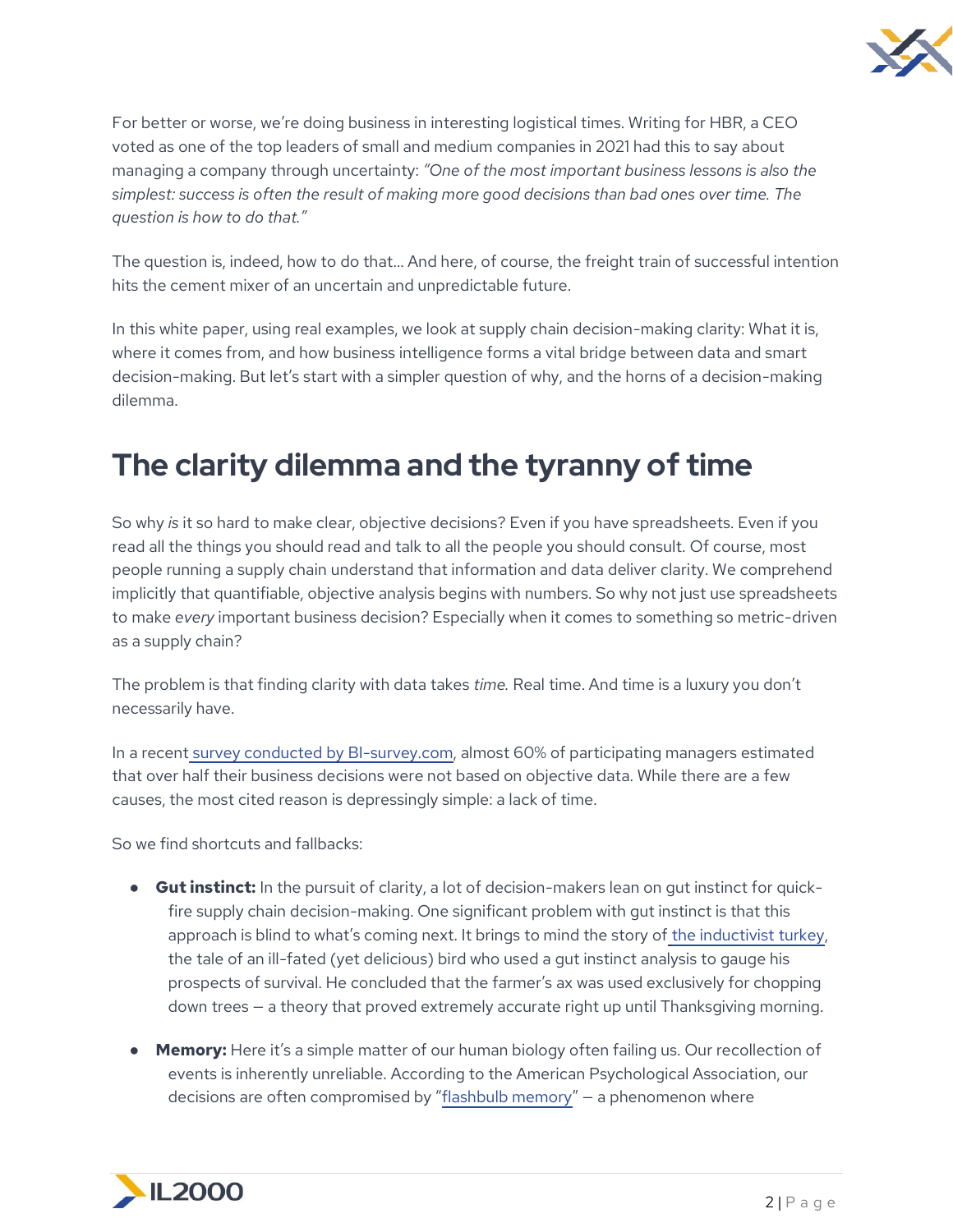

emotionally significant events are easier to remember than expected outcomes. Of course, we're stuck with the vagrancies of our dodgy recall on a day-to-day basis. Nevertheless, memory alone is an incredibly unreliable decision-making tool for business.

# **Data (and the clarity dilemma)**

So here's the clarity dilemma — and it's an existentially urgent problem in 2022. Data offers the clearest pathway to smart-decision making. It is the crucial ingredient that gives us access to a broader frame, an informed perspective, and an objective measure of our success or failure. Data is key to chartering fresh fields of opportunity and to avoiding the farmer's ax.

- But data takes time to extrapolate.
- It takes more time to verify.
- And it takes yet more time to interpret and analyze.

Somewhere in the spreadsheets and graphs and matrices lies a hidden point of data that can transform your supply chain uncertainty into an efficient freight operation — even a profit center. But most decision-makers simply don't have the time or resources to find it. Enter the logistics BI dashboard.

# **How business intelligence gives you clarity**

A BI dashboard resolves the too much data, too little time dilemma by simplifying data right down to actionable insight — something you can act on now. At IL2000, when we develop a dashboard for a client, our goal is that every data point we collect supports clarity and guides effective decisionmaking. Let's look at a few practical examples of how IL2000 has used BI to help companies make bold, smart, and profitable supply chain decisions.

### 1. Recognizing linear and cyclical trends

Limited truckload (LTL) shipping typically employs a pricing model known as a weight break, where the shipping cost per pound of freight (or unit cost) will decrease once the overall weight of the shipment increases past a certain threshold. It's usually in a shipper's best interest to consolidate multiple small shipments into fewer large shipments because this reduces the shipment's unit cost. And this means the shipper will be spending less on freight overall.

Over time, it's easy for a company's average shipment weight to drift downward. A host of factors come into play here. A sudden surge in customer orders, heightened volatility across shipping lanes,

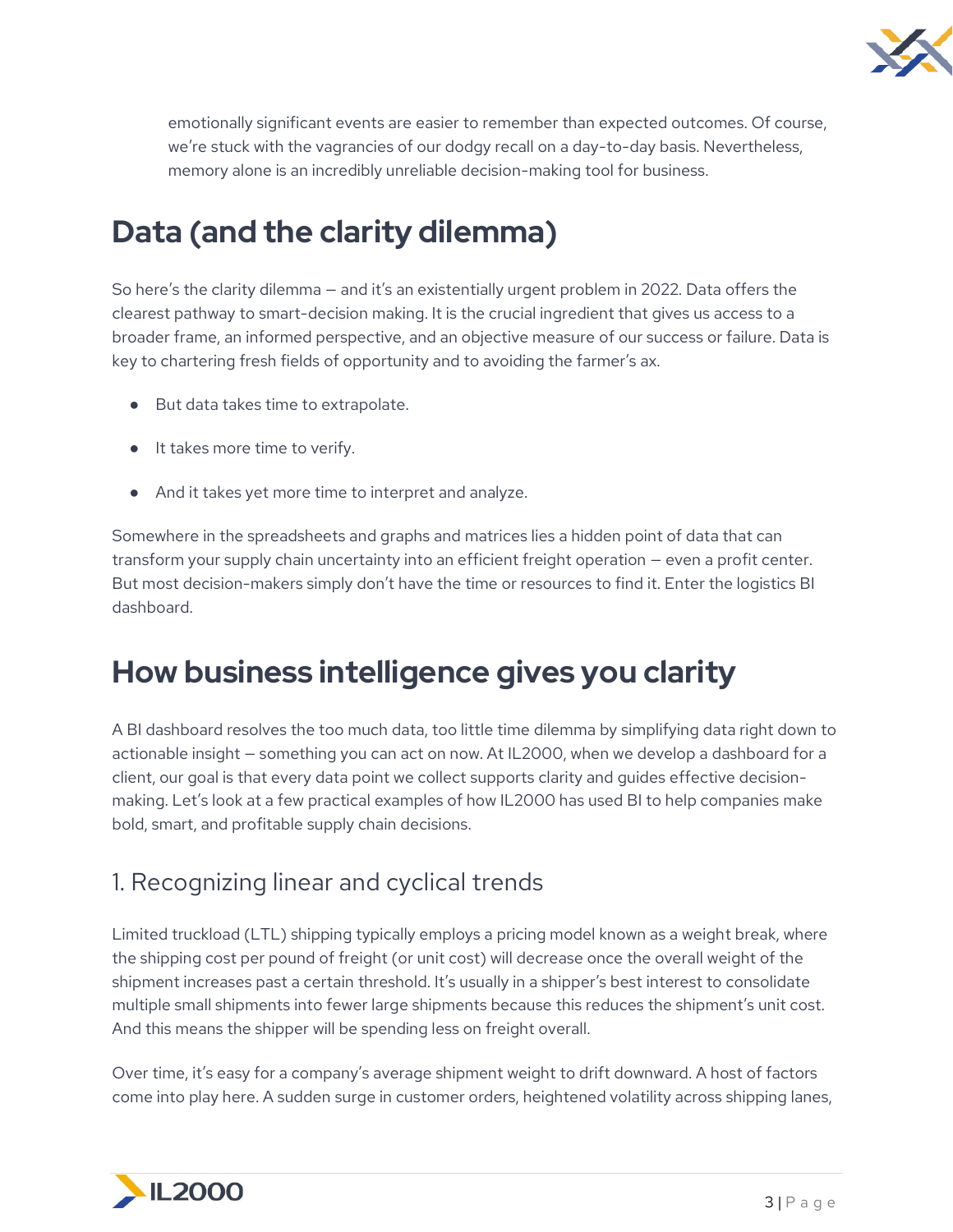

even staffing restructures or market turbulence caused by other companies can place gradual pressure on a company to ship in smaller batches.

Moreover, it's easy to miss this kind of trend.

- The snapshot memory effect (described above) will invariably skew a freight team's recollection to smaller over larger shipments. Why? Because small, ad hoc shipments are usually *reactive* — a response to the unknown. Our monkey memories glom to the novel and gloss over the routine. Over time, smaller shipments begin to *feel* like the norm.
- Gut instinct, meanwhile, tends to encourage freight handlers, being human, to make expedient decisions based on what makes life easier here and now.
- But even large quantities of data here can fail to bring clarity. Lots of information isn't the same as the *right* information. Data alone can actually obfuscate clarity, if for no other reason than that it's notoriously difficult to identify a trend over time by appraising a myriad of individual points of data.

With these very human limitations in mind, consider this presentation of LTL unit cost per pound against average weight by year and quarter:



LTL Cost/lb. (Freight Charge) and Average Weight by Year and Quarter

Here you can clearly identify a gradual upward trend in freight charge, with an inversely correlated decrease in average shipment weight. This data sends a clear message that a shipper should take a closer look at its business rules for freight — unraveling the causes of the gradual drift while identifying opportunities for greater shipment consolidation.

Good business intelligence can also give you clarity about *cyclical trends.* For example, this graph shows a company how their spending across two modes of transportation has shifted over time.

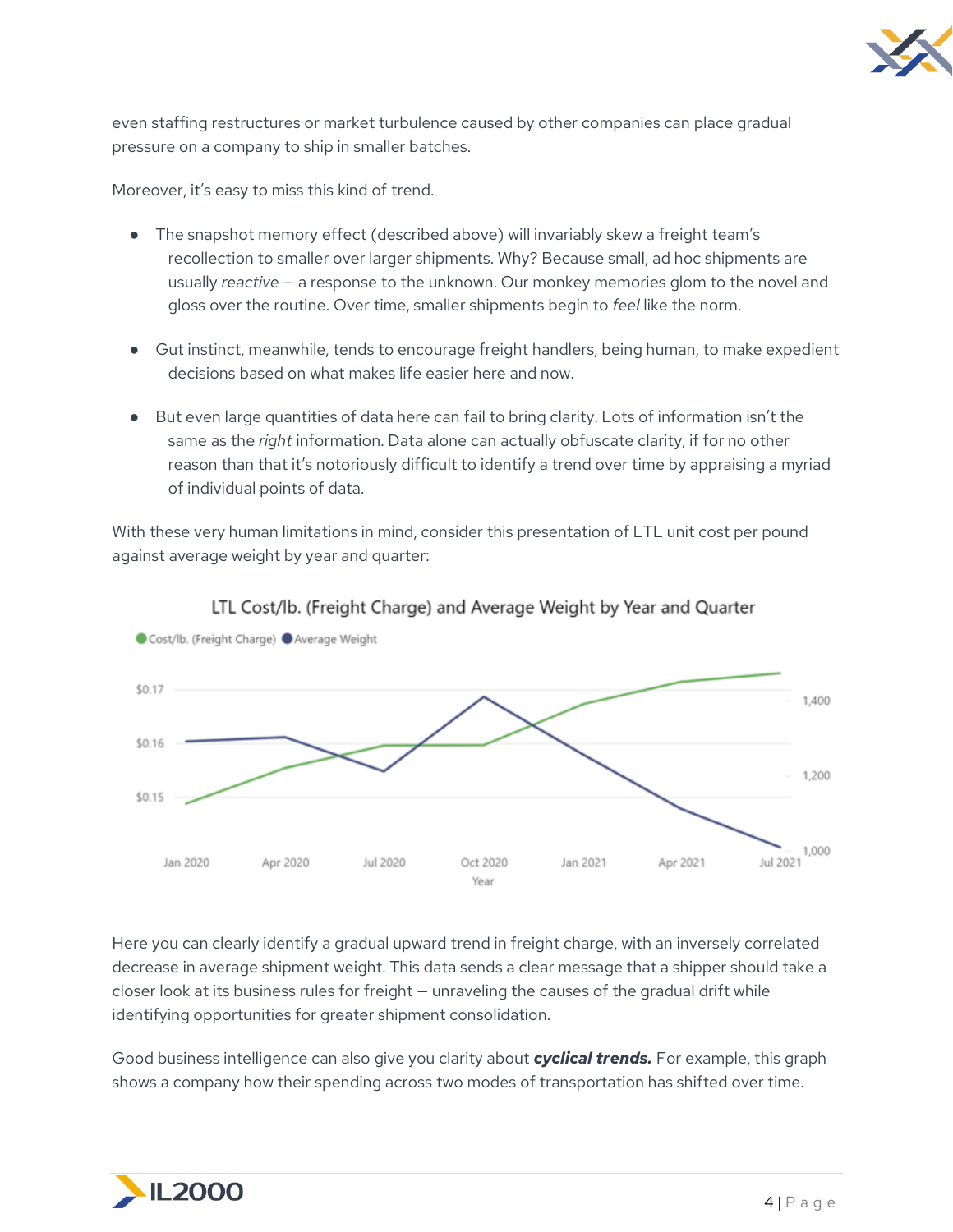



A spike in a guaranteed mode of shipping correlated with a decrease in LTL spending reveals a significant pattern. A cycle of rush orders, perhaps? Armed with that insight, a company might decide to dig deeper, filtering further by inbound and outbound freight. If the spike came from inbound freight, understanding this cycle might help the company better plan its materials on hand. If the increase arose from outbound freight, the company may consider adjusting its markups to maintain margins.

#### **The right logistics BI helps you swiftly gain clarity about how your company's supply chain moves over time, both linearly and cyclically. Building that insight fuels better supply chain decision-making.**

#### 2. Discerning meaningful patterns

Sometimes the value of business intelligence lies in helping a decision-maker dismiss *false* patterns from consideration. The human brain is evolved to recognize patterns. The psychological phenomenon of [pareidolia](https://www.livescience.com/25448-pareidolia.html) refers to our tendency to find patterns where there are none. While pareidolia often manifests in the [ridiculous,](https://www.nbcnews.com/id/wbna6511148) unchecked its impacts can have far-reaching consequences.

In business, decision-makers can all too easily "jump at shadows," making big and reactive choices when it'd be smarter to wait and see. And worse, recognizing our pattern-finding tendency, it's often equally easy for strategists to become gun-shy, opting to do nothing when a real risk presents itself and a change of course might be warranted.

Business intelligence leaps to our aid by helping us discern specious patterns from meaningful ones. In this matrix, you can see delivery reliability data presented across multiple shipping lanes.

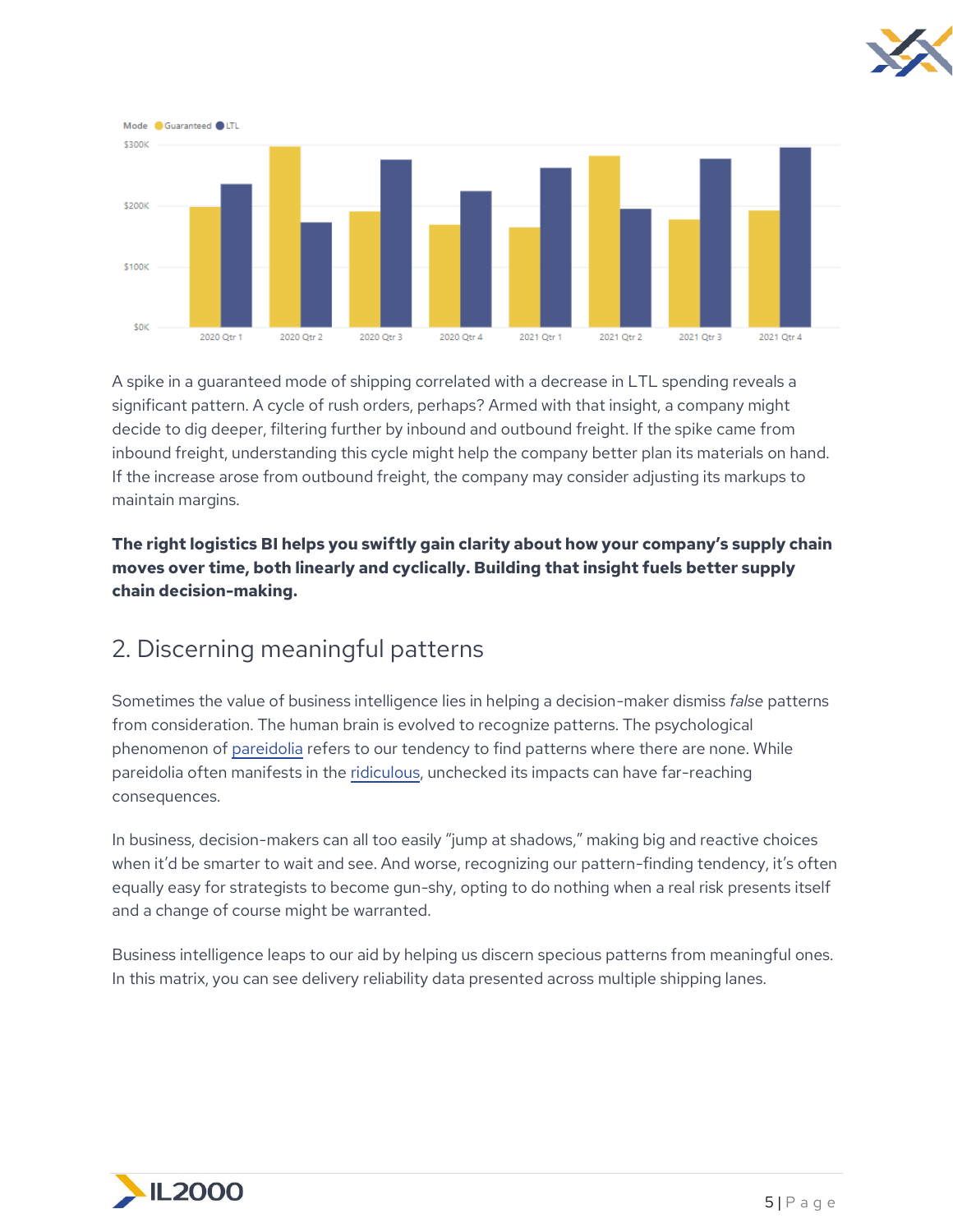

| <b>Shipper Region Canada</b> |        | Mid-<br><b>Atlantic</b> | <b>Midwest</b><br>Lower | <b>Midwest</b><br>Upper | <b>Mountain</b> | <b>New</b><br><b>England</b> | <b>Northeast</b> | <b>Pacific</b><br><b>Northwest</b> | <b>Plains</b> | South |        | Southeast Southwest | West   | <b>Total</b> |
|------------------------------|--------|-------------------------|-------------------------|-------------------------|-----------------|------------------------------|------------------|------------------------------------|---------------|-------|--------|---------------------|--------|--------------|
| Mid-Atlantic                 |        | 98.4%                   | 97.9%                   | 97.5%                   | 100.0%          | 100.0%                       | 97.1%            | 100.0%                             | 100.0%        | 98.2% | 96.7%  | 98.4%               | 100.0% | 98.0%        |
| Midwest Lower                |        | 87.5%                   |                         | 50.0%                   |                 |                              | 100.0%           |                                    |               | 92.9% |        |                     |        | 89.7%        |
| Midwest Upper                | 100.0% | 66.7%                   | 100.0%                  | 91.7%                   |                 |                              | 100.0%           |                                    | 85.7%         | 97.7% | 100.0% | 100.0%              | 90.5%  | 94.7%        |
| New England                  |        |                         |                         | 100.0%                  |                 |                              |                  |                                    |               |       |        |                     |        | 100.0%       |
| Northeast                    |        | 100.0%                  |                         | 100.0%                  |                 |                              |                  |                                    |               |       |        |                     |        | 100.0%       |
| Plains                       |        |                         |                         | 100.0%                  |                 |                              |                  |                                    |               |       |        |                     |        | 100.0%       |
| South                        |        | 100.0%                  |                         | 100.0%                  |                 |                              |                  |                                    |               |       |        |                     |        | 100.0%       |
| Southeast                    |        | 100.0%                  |                         |                         |                 |                              |                  |                                    |               |       |        |                     |        | 100.0%       |
| Southwest                    |        |                         |                         |                         |                 |                              |                  |                                    |               |       |        | 100.0%              |        | 100.0%       |
| West                         |        |                         |                         | 100.0%                  |                 |                              |                  |                                    |               |       |        |                     |        | 100.0%       |
| <b>Total</b>                 | 100.0% | 97.9%                   | 98.1%                   | 95.1%                   | 100.0%          | 100.0%                       | 98.3%            | 100.0%                             | 94.7%         | 97.4% | 96.9%  | 98.5%               | 94.9%  | 97.3%        |

The matrix demonstrates that, overall, 97.3% of this company's shipments were delivered on time. But it also affords a critical bird's eye perspective of their supply chain. We see a pattern: Mid-Atlantic delivery performance was hampered by two notably low results. But we also see a deeper and more meaningful pattern: Mid-Atlantic delivery performance was impacted by Midwest Lower and Upper, two regions experiencing multiple performance issues across a total of five areas.

How might this company's logistics team respond to this pattern once they've recognized it?

By separating a superficial pattern from an underlying one, a supply chain analyst can, in effect, narrow their search pattern. In all probability, this issue is quite localized; it may even originate from a single terminal within the carrier network. Equipped with that insight, the analyst can quickly drill down to the lane level to troubleshoot.

| <b>Full Customer</b>                                                    | Total         |       | Raw On Delivery | Last 4 Weeks      |                              |                                       |                       |                                                 |                                                 |                                         |                              |  |  |
|-------------------------------------------------------------------------|---------------|-------|-----------------|-------------------|------------------------------|---------------------------------------|-----------------------|-------------------------------------------------|-------------------------------------------------|-----------------------------------------|------------------------------|--|--|
|                                                                         | Bookings Time |       | Performance %   | Total             | Weekly                       | Total On<br>Time                      | Raw On                | Uncontrollable<br><b>Delivery</b>               | Shipper/Consignee                               | Carrier<br>Failure                      | Delivery<br>Performance      |  |  |
| 2053246722 - Rozar's Auto<br>Paint Supply, Inc-                         | 234           | 89.3% | 91.9%           |                   | Bookings Frequency           | <b>Deliveries</b>                     | Time                  | Exceptions                                      | <b>Delivery Exceptions</b>                      | <b>Deliveries</b>                       | %                            |  |  |
| Birmingham, AL                                                          |               |       |                 | 6                 |                              | 5 <sup>1</sup>                        | 83.3%                 |                                                 |                                                 |                                         | 100.0%                       |  |  |
| 1117981189 - CTI Industrial<br>Supply - Las Vegas, NV                   | 163           | 73.6% | 79.8%           |                   |                              |                                       |                       | Last 8 Weeks                                    |                                                 |                                         |                              |  |  |
| 5551000100 - Capital Paint -                                            | 161           | 87.6% | 92.5%           |                   |                              |                                       |                       |                                                 |                                                 |                                         |                              |  |  |
| Complex Dr - Baton Rouge -<br>Baton Rouge, LA                           |               |       |                 | Total             | Weekly<br>Bookings Frequency | Total On<br>Time                      | Raw On<br>Time        | Uncontrollable<br><b>Delivery</b>               | Shipper/Consignee<br>Delivery Exceptions        | Carrier<br>Failure                      | Delivery<br>Performance      |  |  |
| 5036252321 - Z Best                                                     | 158           | 88.6% | 93.0%           |                   |                              | <b>Deliveries</b>                     |                       | <b>Exceptions</b>                               |                                                 | <b>Deliveries</b>                       | %                            |  |  |
| Distributing - Sherwood, OR                                             |               |       |                 | 16                | $\overline{2}$               | 15                                    | 93.8%                 |                                                 |                                                 |                                         | 100.0%                       |  |  |
| 8592557717 - Kentucky Auto<br>Body Supplies - Main Billing              | 145           | 88.3% | 91.7%           |                   |                              |                                       |                       |                                                 |                                                 |                                         |                              |  |  |
| - Lexington, KY                                                         |               |       |                 | Last 12 Weeks     |                              |                                       |                       |                                                 |                                                 | A h<br>77<br>Eđ                         |                              |  |  |
| 0035301666 - TCP Global<br>Corporation - South Carolina<br>- Duncan, SC | 136           | 97.8% | 99.3%           | Total<br>Bookings | Weekly<br>Frequency          | Total On<br>Time<br><b>Deliveries</b> | Raw On<br><b>Time</b> | Uncontrollable<br><b>Delivery</b><br>Exceptions | Shipper/Consignee<br><b>Delivery Exceptions</b> | Carrier<br>Failure<br><b>Deliveries</b> | Delivery<br>Performance<br>% |  |  |
| 3335739500 - Capital Paint -<br>San Antonio - San Antonio.<br>TX.       | 134           | 91.8% | 94.8%           | 26                | 2                            | 24                                    | 92.3%                 |                                                 | じ                                               |                                         | 96.2%                        |  |  |

With this view, the analyst is reviewing performance in relation to one client over time. They can observe a tailing off of performance over the last four weeks. A logistics team or 3PL could swiftly step in to create an action plan for the carrier to improve, or they may decide it's prudent to remove the carrier from that lane. Early insight, swift response, efficient outcome.

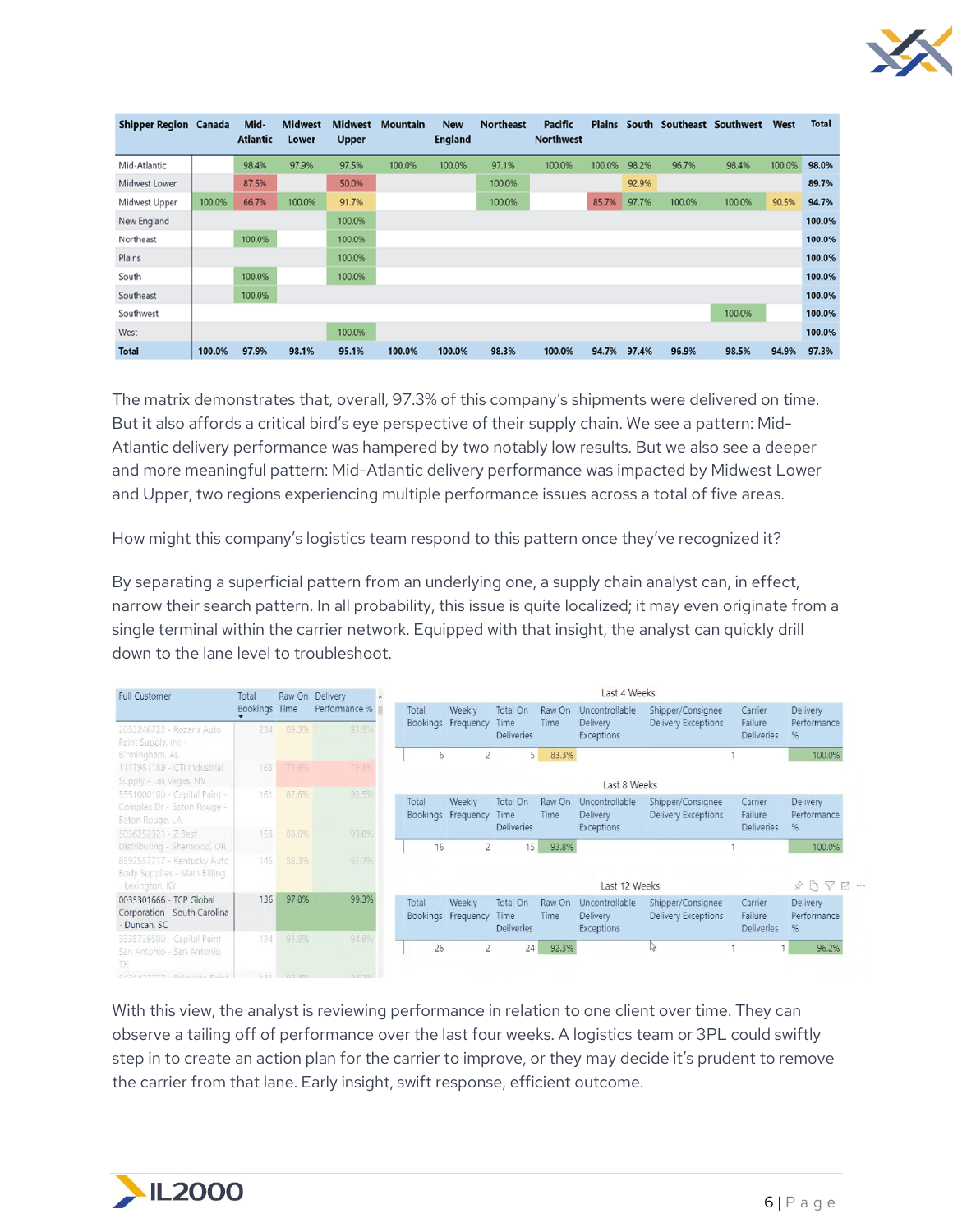

#### **BI equips you to discern meaningful patterns from those that can be ignored. Gaining that clarity means you can formulate targeted plans in less time and with fewer resources.**

#### 3. Separating fear from uncertainty

Let's return to the quote we offered at the beginning of this paper about managing uncertainty: *"One of the most important business lessons is also the simplest: success is often the result of making more good decisions than bad ones over time. The question is how to do that."*

Thus far, we've talked about the clarity problem from a strictly objective standpoint. Making good decisions is about having access to better information. But if the COVID-19 pandemic has taught us anything, it's that information doesn't automatically make people smart, or particularly good at measuring and responding to risk.

Fear plays an often [unwelcome role](https://www.interaction-design.org/literature/article/be-afraid-the-silent-role-of-fear-in-decision-making) in decision-making, priming humans to react with:

- **Negativity bias:** A stronger reaction to unpleasant than pleasant stimuli.
- **Loss aversion:** A greater importance weighting placed on losing an asset than on gaining an asset of identical value.
- **The endowment effect:** The human tendency to overvalue things we own and overestimate their contribution to our lasting security.

A supply chain is a human process filled with the potential for these elements to come into play. Owing to fear, a supply chain manager is more likely to remember a carrier failure than all the times everything proceeded to plan. They're more apt to react emphatically to losing an opportunity than gaining one. And they're likely to incorrectly equate assets with security.

One powerful value-add of business intelligence is that it allows a company to more accurately quantify what it doesn't know about the future. In the example above where we talked about recognizing a gradual shift in shipment weight, a valuable next step in analyzing that problem could be to place a dollar figure on exactly how much would be gained by addressing that gradual trend and how much would be lost by ignoring it.

**Accurate and timely supply chain BI allows you to separate fear from the uncertainty that caused it. And in today's volatile shipping environment, bolstering a company against fear-driven decision-making is as important as knowing when to exercise reasonable caution. Quantifying the unknown is important intellectual capital.**